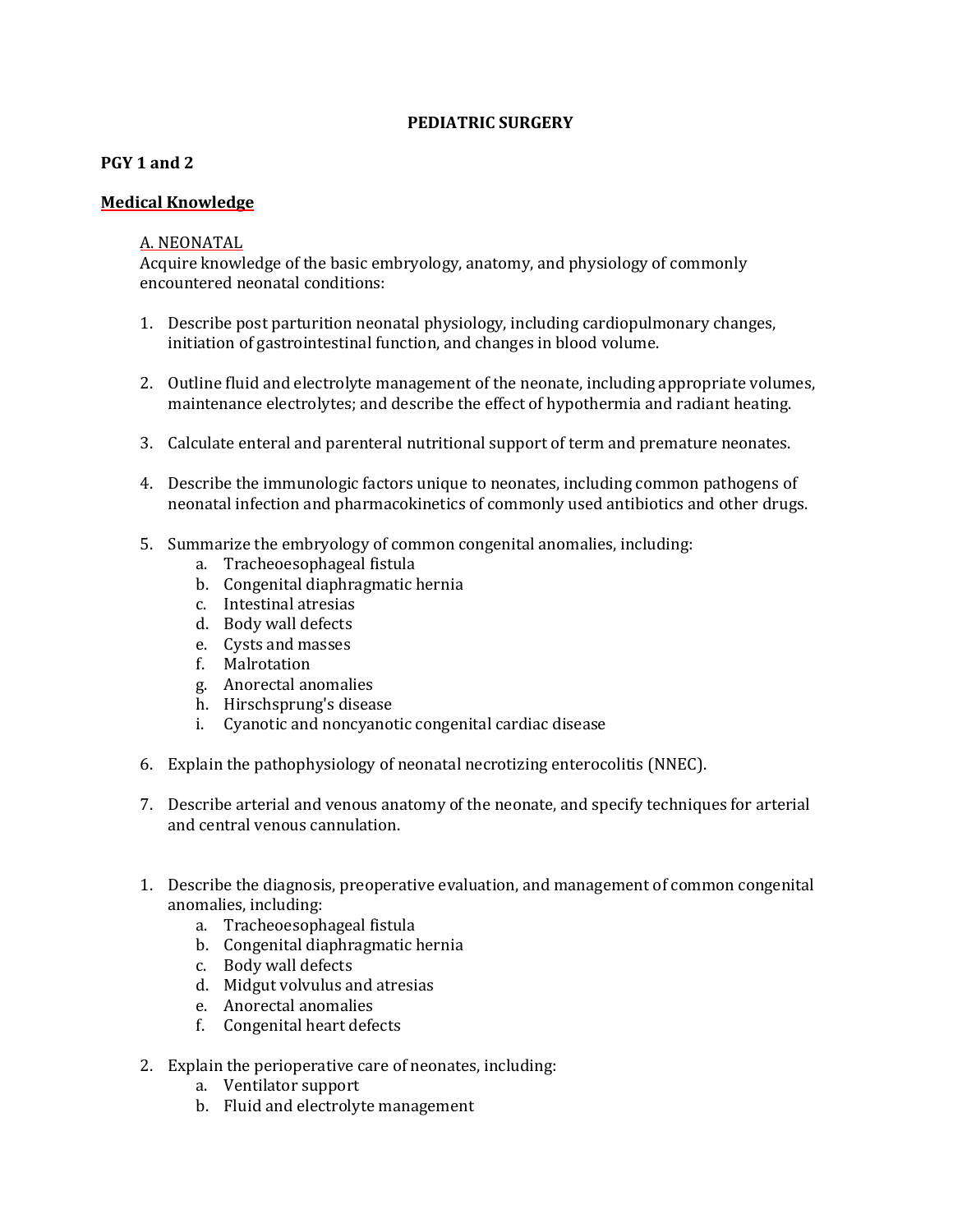- c. Nutrition
- d. Antibiotic use
- e. Management of coagulopathy
- 3. Discuss neonatal nutritional assessment and supervision of long-term nutritional support.
- 1. Describe the development of the newborn throughout childhood in terms of the following criteria:
	- a. Weight, length, and head size
	- b. Nutritional requirements (eg., oral, enteral, and parenteral)
	- c. Hematologic indices
	- d. Water balance and renal function
	- e. Hormonal influences on development
- 2. Summarize normal embryologic development, including anatomic and physiologic variation of the following organ systems:
	- a. Integument e. Alimentary
	- b. Central nervous system f. Genitourinary
	- c. Respiratory g. Gynecology
	- d. Cardiovascular h. Musculoskeletal
- 3. Classify congenital malformations of the newborn by type, origin, and the need for surgical intervention:
	- a. Gastrointestinal: esophageal atresia, pyloric stenosis, malrotation and duodenal intestinal atresia, necrotizing enterocolitis, meconium ileus, Hirschsprung's disease, imperforate anus
	- b. Cardiovascular: obstructive lesions, patent ductus arteriosus (PDA), cyanotic and acyanotic defects
	- c. Pulmonary: diaphragmatic hernia, sequestration, cystic defects, and lobar emphysema
	- d. Abdominal wall defects: umbilical and inguinal hernias, omphalocele, and gastroschisis
	- e. Genitourinary: polycystic kidneys, exstrophy of the bladder, undescended testis, torsion of the testis, obstructive uropathy
	- f. Inborn and genetic errors: Trisomy 18, Down's Syndrome
	- g. Branchial cleft, thyroglossal duct cyst, thyroid disorders
	- h. Cystic hygroma
	- i. Craniofacial deformities
- 4. Summarize the basic approach to the diagnosis and management of more common surgical problems of infancy and childhood, such as:
	- a. Pyloric stenosis
	- b. Intestinal obstruction
	- c. Perforated appendicitis
	- d. Necrotizing enterocolitis
	- e. Inguinal hernia
	- f. The battered child
- 5. Identify the technical aspects of the following procedures:
	- a. Excision of skin and subcutaneous lesions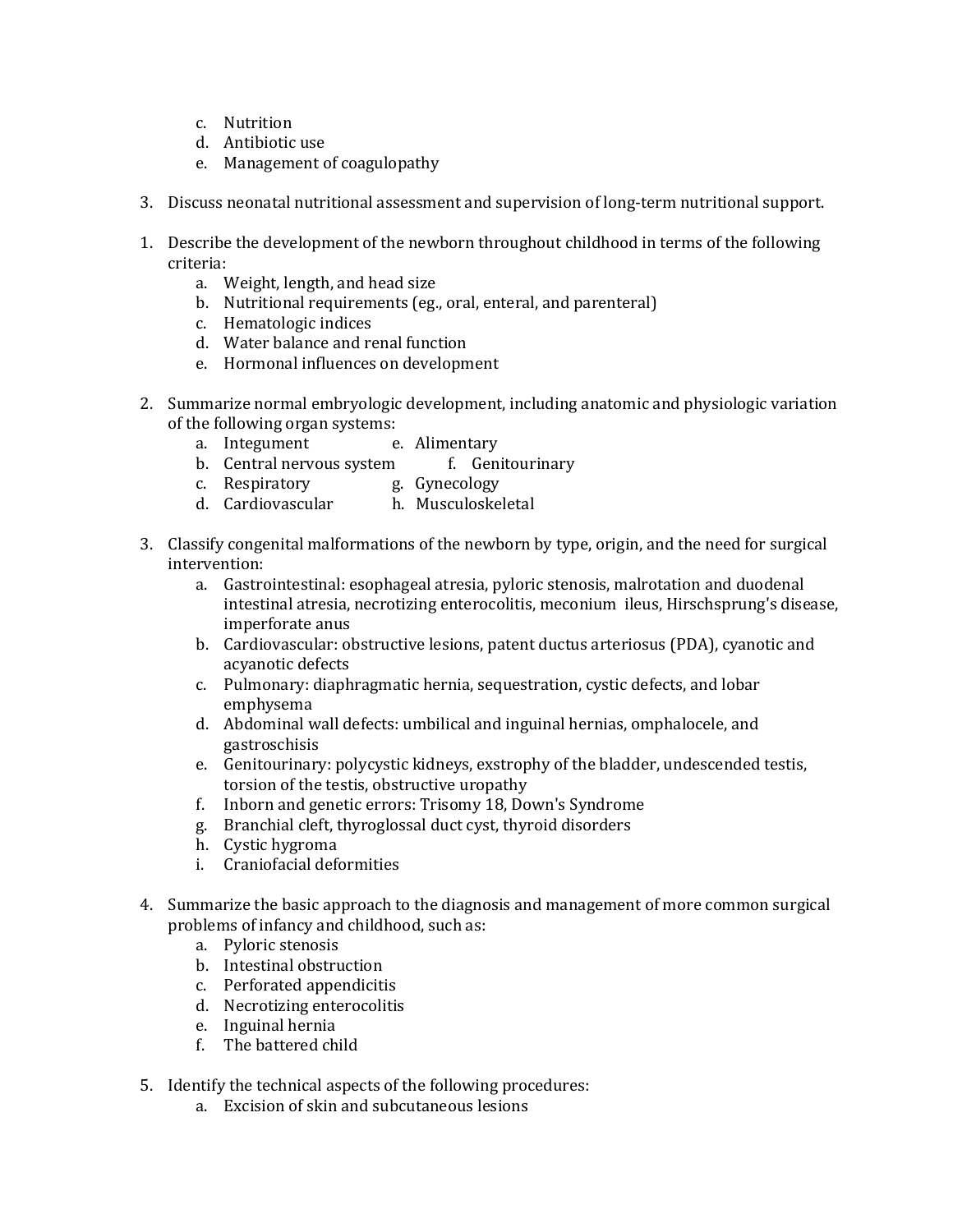- b. Incision and drainage of abscesses
- c. Node biopsy
- d. Chest tube placement
- e. Oral intubation
- f. Venous cutdown, arterial access
- g. Gastrostomy
- h. Herniorrhaphy
- i. Circumcision
- 6. Describe the fundamental considerations in the pre- and post- operative care of infants and children in the cases listed above.
- 7. Explain the principles of diagnosis and treatment for common causes of gastrointestinal hemorrhage in the neonate, infant, child, and adolescent.

# **Patient Care**

- 1. Establish percutaneous venous and arterial access in infants over 2 kg.
- 2. Perform a comprehensive initial evaluation of a neonate with suspected conditions amenable to surgical intervention.
- 3. Perform basic surgical procedures under appropriate supervision such as:
	- a. Tube thoracostomy
	- b. Incision and drainage of cysts and abscesses
	- c. Insertion of central venous catheters
- 4. Participate in the perioperative care of a neonate by documentation of the clinical course of care in daily progress notes.
- 5. Complete oral or written examination of surgical topics listed in #3 above.
- 6. Perform basic surgical procedures with attending supervision, including, but not limited to:
	- a. Percutaneous central venous catheterization
	- b. Abdominal wound closure
	- d. Reduction of incarcerated hernia
	- e. Neonatal circumcision
- 7. Complete the following clinical tasks:
	- a. Initial evaluation of common congenital anomalies
	- b. Participation in the performance of gastrointestinal procedures such as:
		- (1) Gastrostomy
		- (2) Colostomy
- 8. Provide supervised perioperative surgical care, including:
	- a. Ventilator support
	- b. Fluid and electrolyte management
	- c. Nutrition
	- d. Antibiotic use
	- e. Management of coagulopathy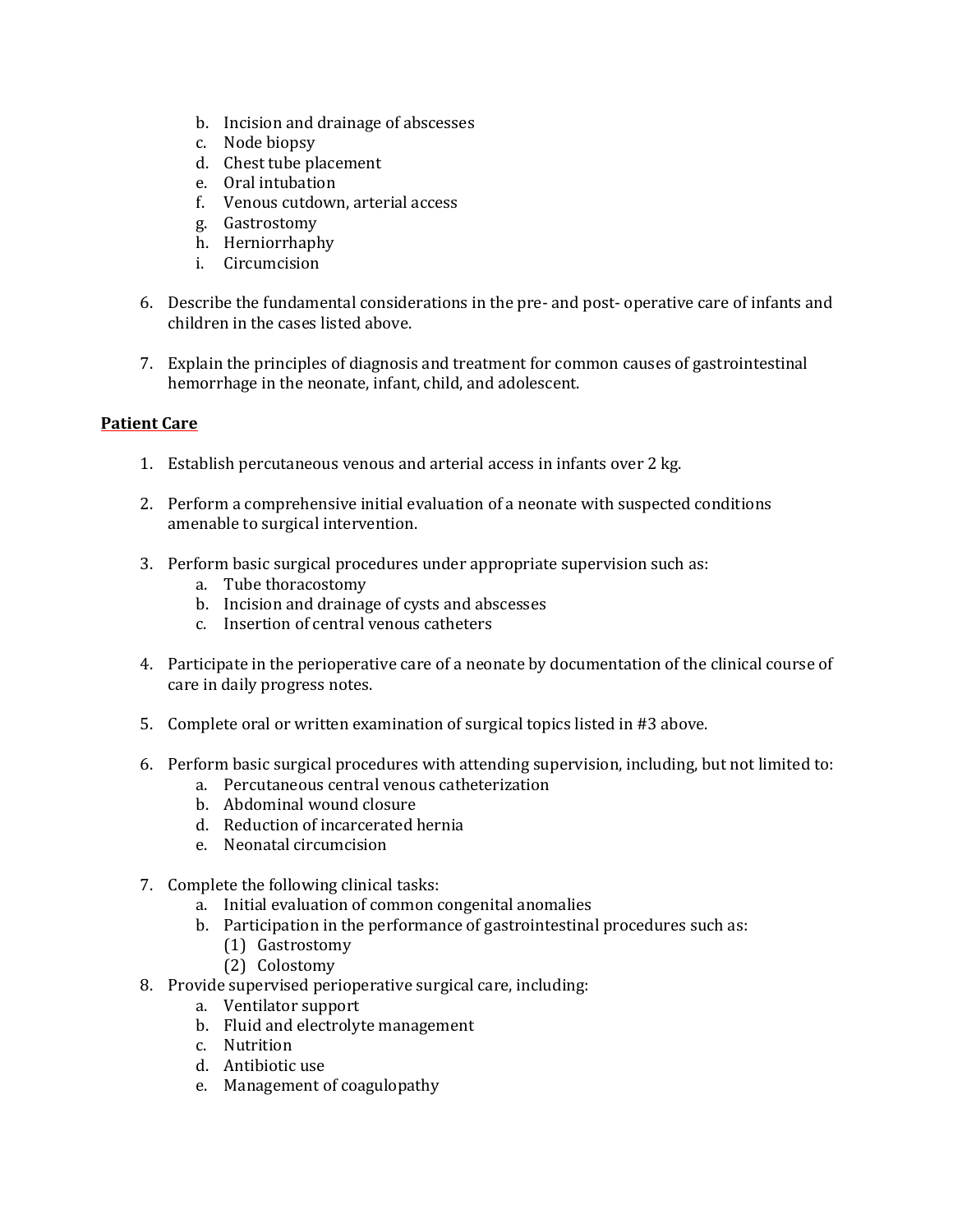- 1. Evaluate surgical conditions in the pediatric population through a comprehensive history, physical examination, and appropriate diagnostic studies.
- 2. Participate in the management of simple surgical problems in the pediatric population, including:
	- a. Integument
		- (1) Excision of skin and subcutaneous lesions
		- (2) Skin grafts-minor
		- (3) Incision and drainage of abscesses
		- (4) Breast biopsy
	- b. Head and Neck
		- (1) Excision of dermoid cysts and small skin lesions
		- (2) Node biopsy
	- c. Thoracic
		- (1) Chest tube placement
		- (2) Lung biopsy
	- d. Cardiovascular
		- (1) Central catheter placement
		- (2) Venous cutdown
		- (3) Arterial line placement
	- e. Alimentary
		- (1) Gastrostomy
		- (2) Pyloromyotomy
		- (3) Rectal biopsy
		- (4) Appendectomy
		- (5) Herniorrhaphy (umbilical and inguinal)
		- (6) Open-liver biopsy
	- f. Genitourinary
		- (1) Circumcision
		- (2) Orchiopexy
		- (3) Torsion of testis or appendages
	- g. Gynecology
		- (1) Oophorectomy, simple
		- (2) Vaginoscopy for foreign body or biopsy
	- h. Musculoskeletal
		- (1) Muscle biopsy

## **Practice Based Learning**

Familiarity with the literature regarding surgical management of conditions afflicting the pediatric population including areas of controversy is also expected.

## **Interpersonal and Communication Skills**

- 1. The PGY 1 and 2 residents should instruct students about the preoperative and postoperative care of surgical patients and the principles of surgery.
- 2. Residents should develop good interpersonal skills with nurses, patients, and families.

## **Professionalism**

1. Demonstrate commitment to patient care and acquiring the necessary knowledge to successfully carry out the duties of a PGY 1 or 2 resident.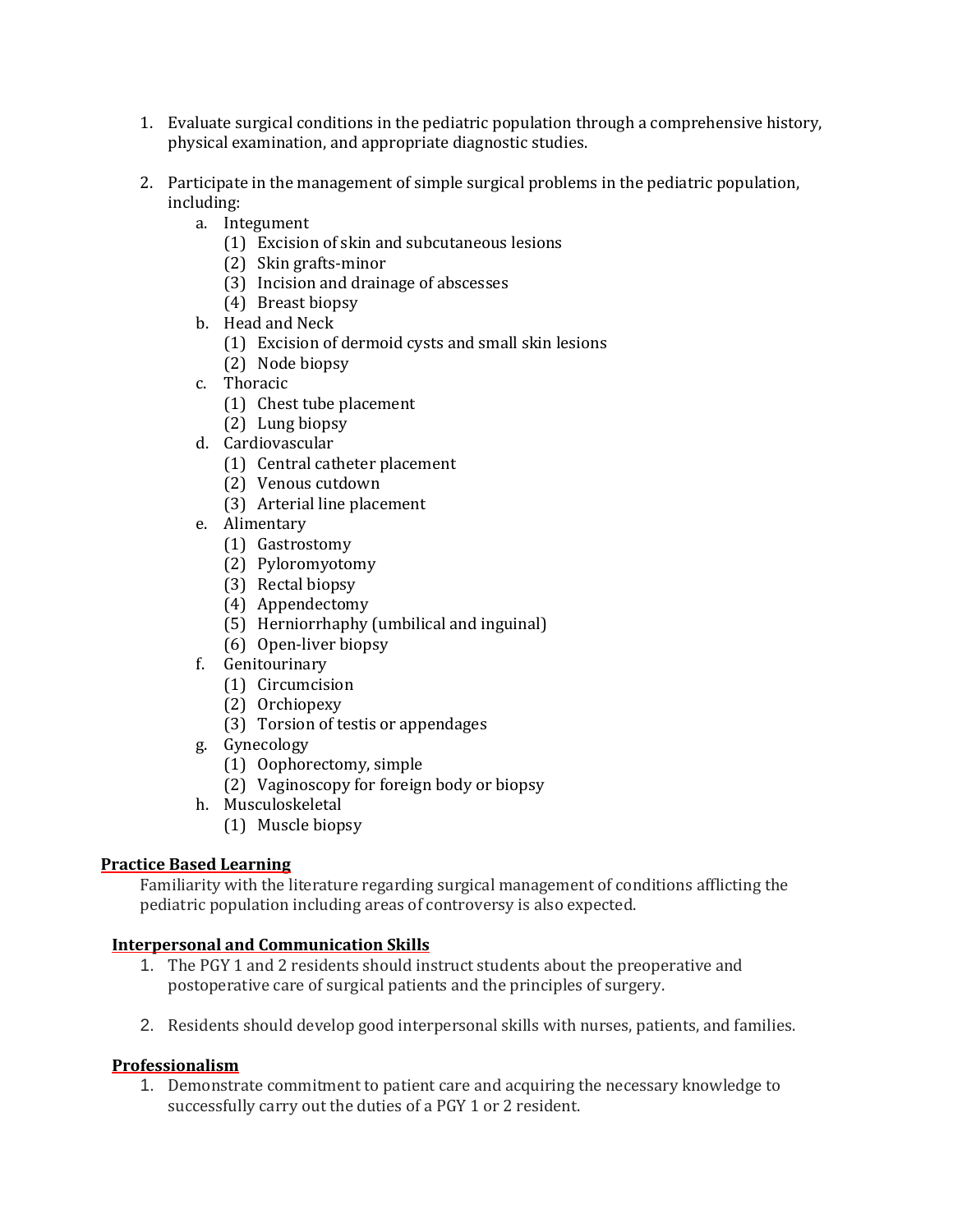- 2. They are expected to attend pediatric surgery clinics as assigned the equivalent of at least one full day a week.
- 3. Develop a working relationship with members of the pediatric intensive care unit in managing postoperative pediatric patients.

#### **Systems-Based Practice**

- 1. Develop an appreciation of multi-disciplinary approaches to pediatric surgery patients by participating in multi-disciplinary outpatient and inpatient activities.
- 2. Presentation of pediatric surgery patients in multidisciplinary patient management conferences.

#### **PGY IV**

#### **Medical Knowledge**

- 1. Outline the technical principles for performance of inguinal herniorrhaphy in the term and premature infant.
- 2. Explain the evaluation of infants with gastrointestinal dysfunction, including bilious emesis, bloody diarrhea, and abdominal distention.
- 3. Describe the pathophysiology relative to operative correction of intestinal atresia, omphalocele, gastroschisis, and anorectal anomalies.
- 4. Discuss the surgical management of the premature infant with complications of NEC, including appropriate bowel resection and stoma construction.
- 5. Describe the immediate operative care of life-threatening anomalies, including:
	- a. Congenital diaphragmatic hernia
	- b. Midgut volvulus
	- c. Neonatal necrotizing enterocolitis
	- d. Body wall defects
- 6. Outline the operative management of major reconstructive procedures.
- 1. Explain the approach to surgical management, (ie., diagnosis, perioperative care, surgical therapy, and postoperative follow-up) of more complex surgical procedures for infants and children such as:
	- a. Large skin grafts
	- b. Thyroidectomy
	- c. Thoracotomy for biopsy, for pulmonary resection
	- f. Flexible endoscopy
	- g. Antireflux procedure
	- h. Bowel resection
	- i. Repair of hepatic, biliary, and pancreatic injury
	- j. Splenectomy
	- k. Diaphragmatic hernia
- 2. Analyze the pathophysiology, diagnosis, and management options in the treatment of short-gut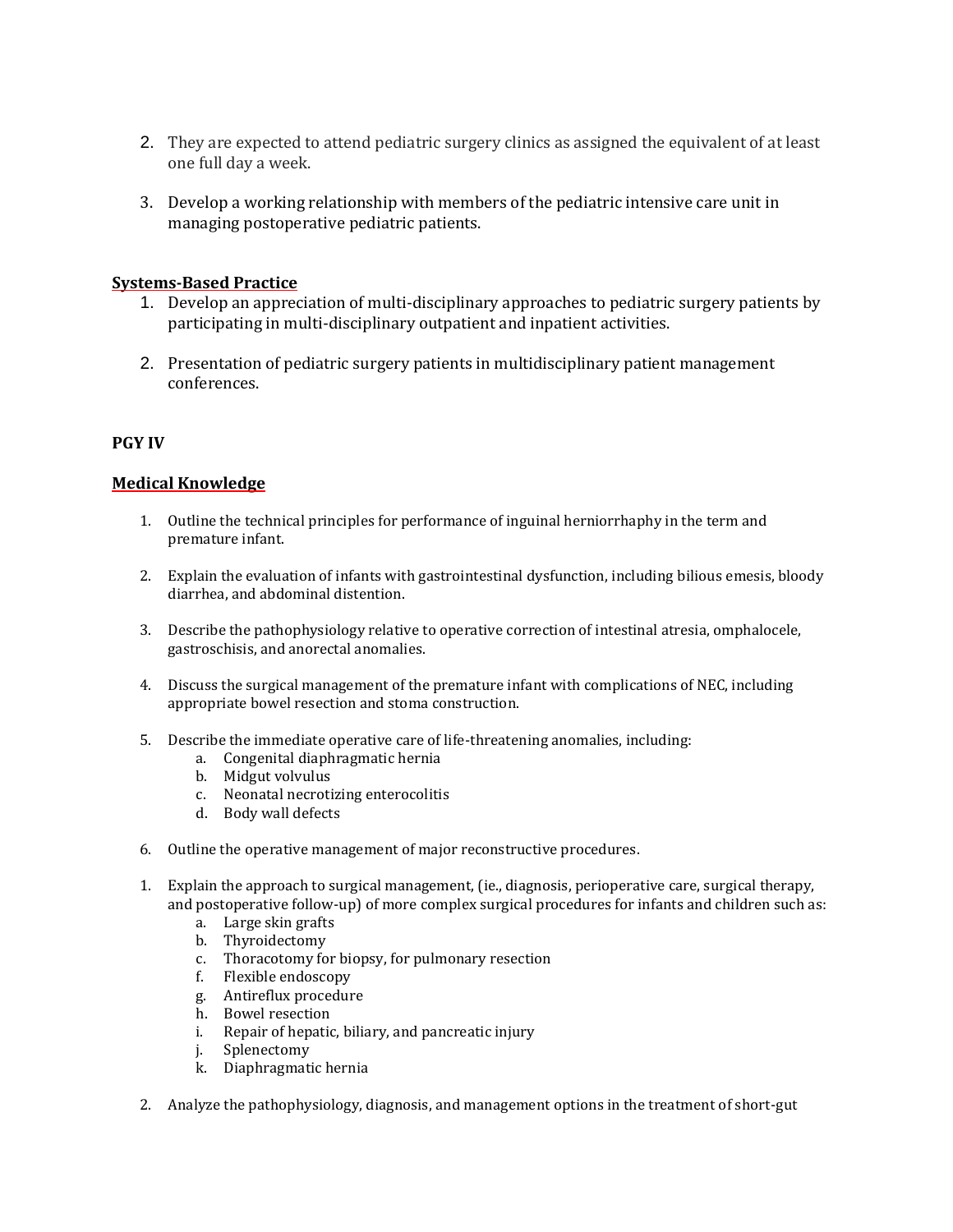syndrome.

- 3. Demonstrate an understanding of the special psychological, social, and education issues confronting selected pediatric trauma/postoperative patients.
- 3. Understand principles of non-operative management of solid organ injury.
- 1. Describe the immediate operative care of life-threatening anomalies, including:
	- a. Congenital diaphragmatic hernia
	- b. Midgut volvulus
	- c. Neonatal necrotizing enterocolitis
	- d. Body wall defects
- 2. Discuss neonatal nutritional assessment and supervision of long-term nutritional support.
- 3. Outline the operative management of major reconstructive procedures.
- 4. Discuss indications for and technical aspects of endoscopic evaluation of the newborn.
- 5. Describe the pathophysiology and therapeutic requirements of neonatal lesions listed in the section immediately above.
- 6. Outline the therapeutic options as a surgical consultant for neonatology service in a tertiary newborn intensive care unit.
- 7. Outline the technical principles involved in the performance of gastrostomy, colostomy, and central venous catheter insertion.

#### **Patient Care**

- 1. Formulate a plan of care for infants with gastrointestinal dysfunction such as:
	- a. Bilious emesis e. Omphalocele
	- b. Bloody diarrhea f. Gastroschisis
		-
	- c. Abdominal distention g. Anorectal anomalies
	- d. Intestinal atresia
- 2. Perform inguinal herniorrhaphy on a neonate with appropriate supervision.
- 3. Participate in the surgical management of neonatal necrotizing enterocolitis, including bowel resection and stoma construction.
- 4. Complete the initial evaluation of a neonate with life-threatening anomalies.
- 5. Evaluate the postoperative nutritional needs of neonates and calculate appropriate nutritional support.
- 6. Participate actively in the surgical management of major reconstructive procedures.
- 7. Provide comprehensive management of the surgical care of neonates and infants.
- 8. Perform numerous surgical procedures:
	- a. Bedside procedures:
		- (1) Cutdown
		- (2) Tube thoracostomy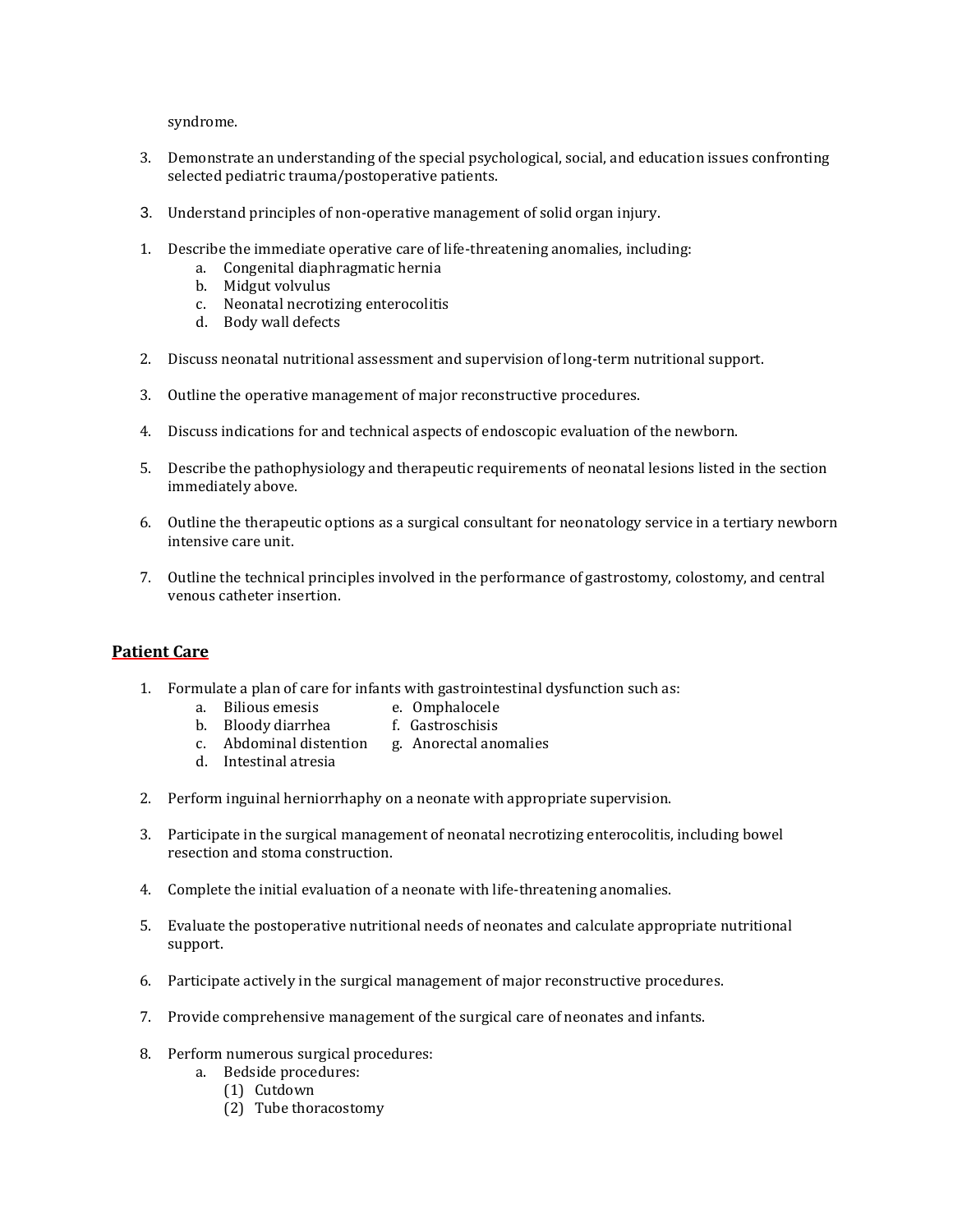- (3) Incision and drainage
- b. Common procedures:
	- (1) Central line
- c. Urgent procedures:
	- (1) Laparotomy
	- (2) Gastrostomy
	- (3) Colostomy
- d. Emergent procedures:
	- (1) Body wall defects
	- (2) Tracheostomy
	- (3) Thoracostomy
- e. Reconstructive procedures
- 9. Manage unstable infants with NEC through consultation.
- 1. Evaluate pediatric patients for problems requiring more complex surgical intervention.
- 2. Participate in preoperative, operative, and postoperative care of more complex problems in pediatric surgery such as:
	- a. Integument
		- (1) Large skin grafts for burns
		- (2) Abdominal wall defects
	- b. Head and Neck
		- (1) Branchial cleft and thyroglossal duct cysts
		- (2) Cystic hygroma
		- (3) Thyroidectomy
		- (4) Esophageal atresia and tracheoesophageal fistula
	- c. Thoracic
		- (1) Laryngoscopy, bronchoscopy, esophagoscopy
		- (2) Tracheostomy
		- (3) Thoracotomy for biopsy, lung resection
		- (4) Diaphragm repair
	- d. Cardiovascular
		- (1) Resection of small vascular cutaneous lesions such as (A-V) malformation,
		- (2) Repair of congenital heart defects
		- (3) Repair of aortic anomaly/injury
		- (4) Support of a child with extracorporeal membrane oxygenation (ECMO)
	- e. Alimentary
		- (1) Flexible endoscopy
		- (2) Antireflux procedure
		- (3) Ladd procedure for malrotation
		- (4) Bowel resection for necrotizing enterocolitis, inflammatory bowel disease, intussusception, intestinal atresia, intestinal duplications
		- (5) Colostomy
		- (6) Closure of enterostomy
		- (7) Biopsy of tumor (open or endoscopic)
		- (9) Laparotomy for trauma
		- (10) Splenectomy, splenic repair
		- (11) Laparotomy for abscess, adhesive obstruction
		- (12) Repair of hepatic injury
		- (13) Cholecystectomy (open or laparoscopic)
		- (14) Meconium syndromes
		- (15) Omphalomesenteric duct anomalies
		- (16) Anorectal malformations